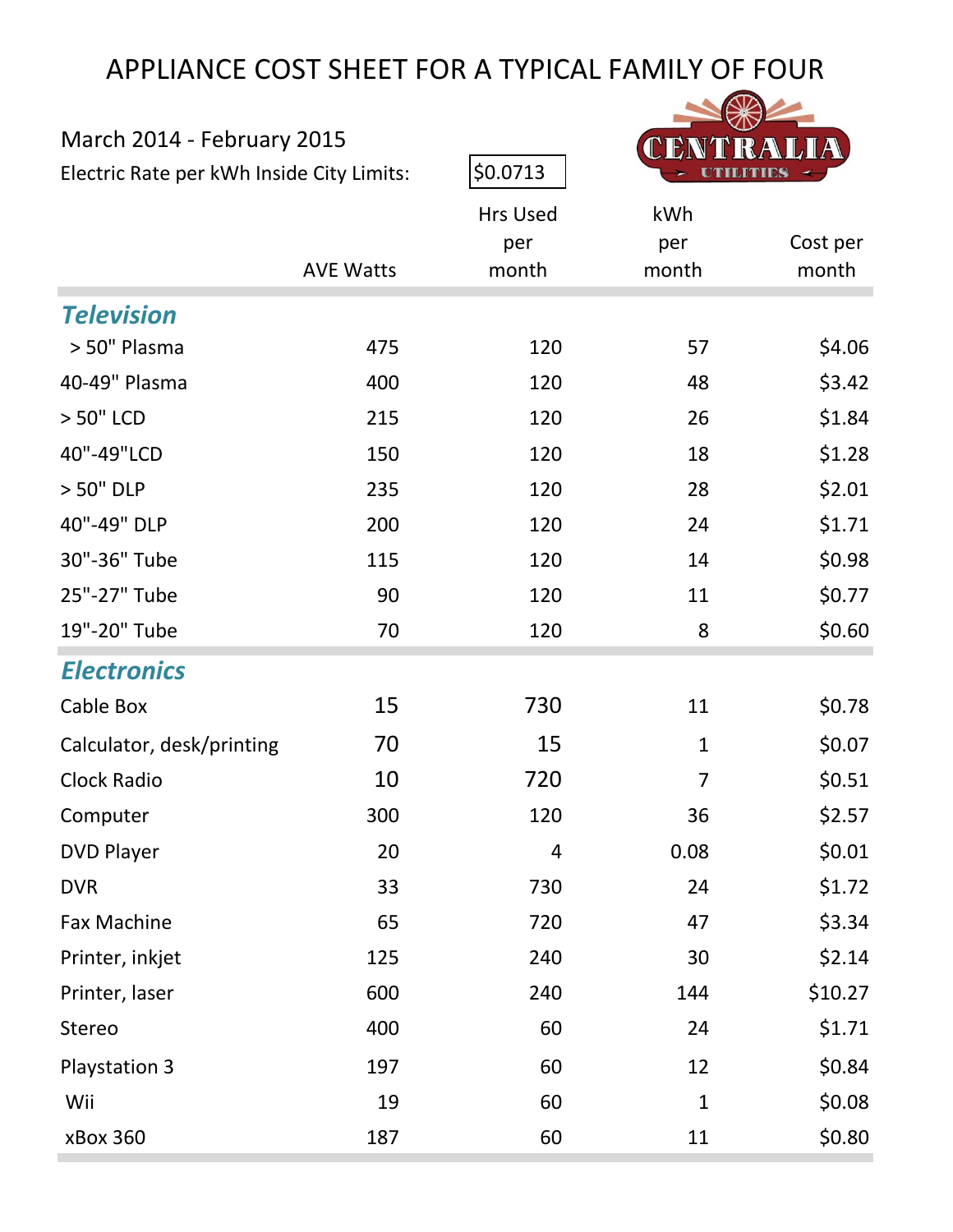| <b>OUTDOORS</b>                   |        |              |                |         |
|-----------------------------------|--------|--------------|----------------|---------|
| Lawn Mower                        | 1000   | 8            | 8              | \$0.57  |
| Hot Tub (new)                     | 4500   | 75           | 338            | \$24.06 |
| <b>Kitchen</b>                    |        |              |                |         |
| Can Opener                        | 180    | $\mathbf{1}$ | 0.18           | \$0.01  |
| Coffee Maker                      | 900    | 15           | 14             | \$0.96  |
| <b>Crock Pot</b>                  | 80     | 30           | $\overline{2}$ | \$0.17  |
| Dishwasher                        | 1,200  | 24           | 29             | \$2.05  |
| Garbage Disposal                  | 450    | 3            | $\mathbf{1}$   | \$0.10  |
| Griddle                           | 1,500  | 6            | 9              | \$0.64  |
| <b>Hand Mixer</b>                 | 125    | $\mathbf{1}$ | 0.125          | \$0.01  |
| Kitchen Fan                       | 250    | 7.5          | $\overline{2}$ | \$0.13  |
| Microwave                         | 1,450  | 30           | 44             | \$3.10  |
| Range w/Oven                      | 12,500 | 26           | 325            | \$23.17 |
| Self-cleaning Oven, use           | 4,000  | 3            | 12             | \$0.86  |
| Toaster                           | 1,100  | 4            | $\overline{4}$ | \$0.31  |
| <b>Toaster Oven</b>               | 1,225  | 5            | 6              | \$0.44  |
| <b>UTILITY ROOM</b>               |        |              |                |         |
| <b>Clothes Dryer</b>              | 5,000  | 15           | 75             | \$5.35  |
| Clothes Washer, general           | 500    | 15           | 8              | \$0.53  |
| Clothes Washer,                   |        |              |                |         |
| horizontal axis                   | 263    | 18           | 5              | \$0.34  |
| Dehumidifier                      | 750    | 365          | 274            | \$19.52 |
| <b>Electric Water Heater - 52</b> |        |              |                |         |
| gallon                            | 4,500  | 76           | 342            | \$24.38 |
| Iron                              | 1,100  | 4            | 4              | \$0.31  |
| <b>Sump Pump</b>                  | 500    | 20           | 10             | \$0.71  |
| Vacuum Cleaner                    | 900    | 4            | 4              | \$0.26  |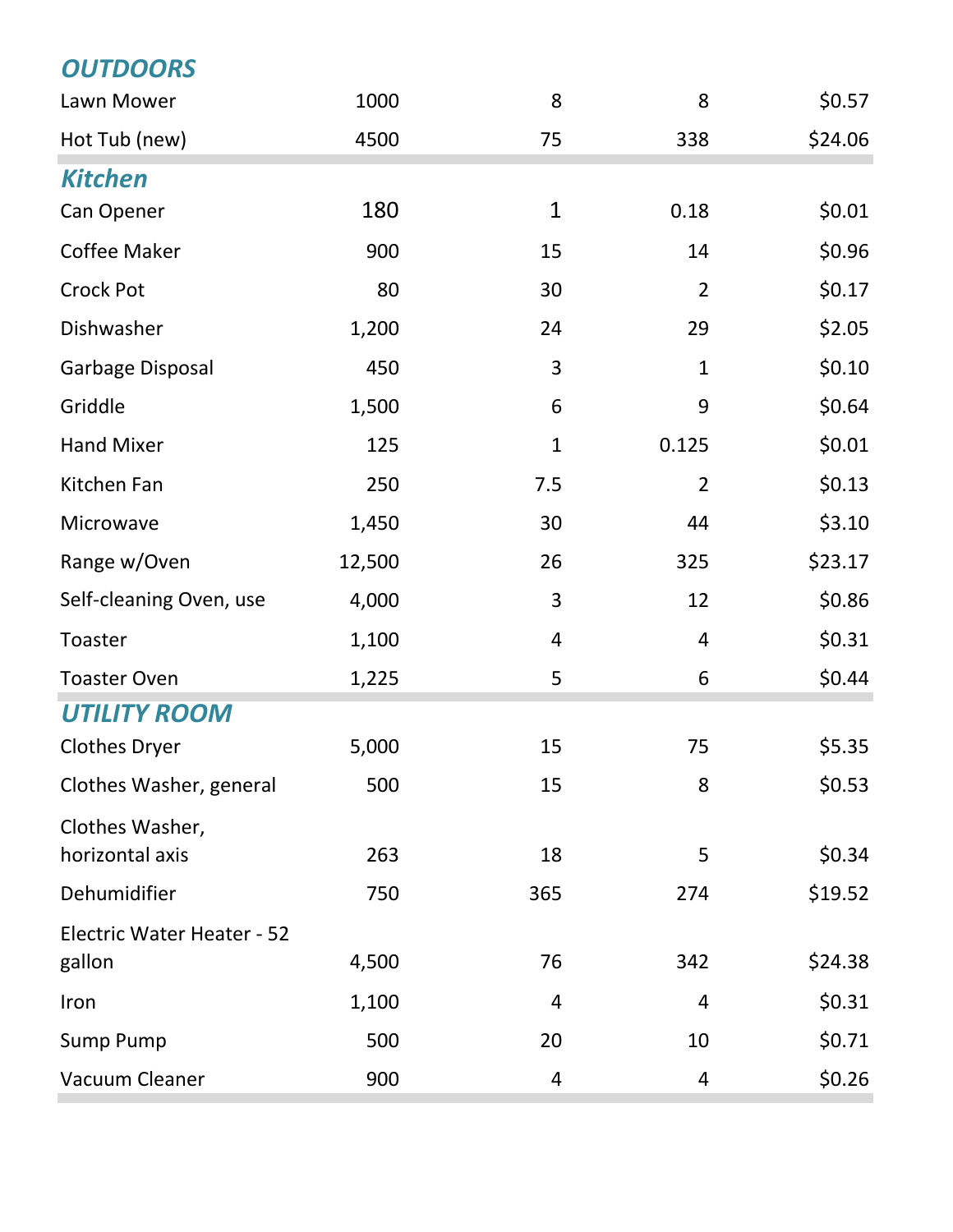### *BATHROOM*

| <b>Curling Iron</b>                            | 50    | 5   | 0.25  | \$0.02   |
|------------------------------------------------|-------|-----|-------|----------|
| Hair Dryer                                     | 1200  | 8   | 10    | \$0.68   |
| <b>BEDROOM</b>                                 |       |     |       |          |
| <b>Electric Blanket</b>                        | 200   | 85  | 17    | \$1.21   |
| <b>Water Bed Heater</b>                        | 300   | 380 | 114   | \$8.13   |
| <b>REFRIGERATOR/FREEZER</b>                    |       |     |       |          |
| Freezer - 16 cu ft<br>(auto-defrost)           | 400   | 260 | 104   | \$7.42   |
| Freezer - 16 cu ft<br>(manual-defrost)         | 330   | 220 | 73    | \$5.18   |
| Refrig/freezer<br>$(14 \text{ cu ft})$ , new   | 130   | 300 | 39    | \$2.78   |
| Refrig/freezer<br>$(14 \text{ cu ft})$ , older | 280   | 380 | 106   | \$7.59   |
| Refrig/freezer<br>(18 cu ft), ENERGY STAR      | 175   | 280 | 49    | \$3.49   |
| Refrig/freezer<br>(18 cu ft), older            | 400   | 380 | 152   | \$10.84  |
| <b>HEATING/COOLING</b>                         |       |     |       |          |
| 5 ft Baseboard Heater                          | 1,250 | 360 | 450   | \$32.09  |
| Air Conditioner, Central                       | 3,000 | 67  | 201   | \$14.33  |
| Air Conditioner, Room                          | 860   | 74  | 64    | \$4.54   |
| Electric Furnace w/o Air<br>Conditioner        | 8,500 | 321 | 2,729 | \$194.54 |
| Fan - ceiling                                  | 100   | 125 | 13    | \$0.89   |
| Fan - portable box                             | 130   | 120 | 16    | \$1.11   |
| Heater - Portable                              | 1,500 | 25  | 38    | \$2.67   |
| Whole House Fan                                | 500   | 304 | 152   | \$10.84  |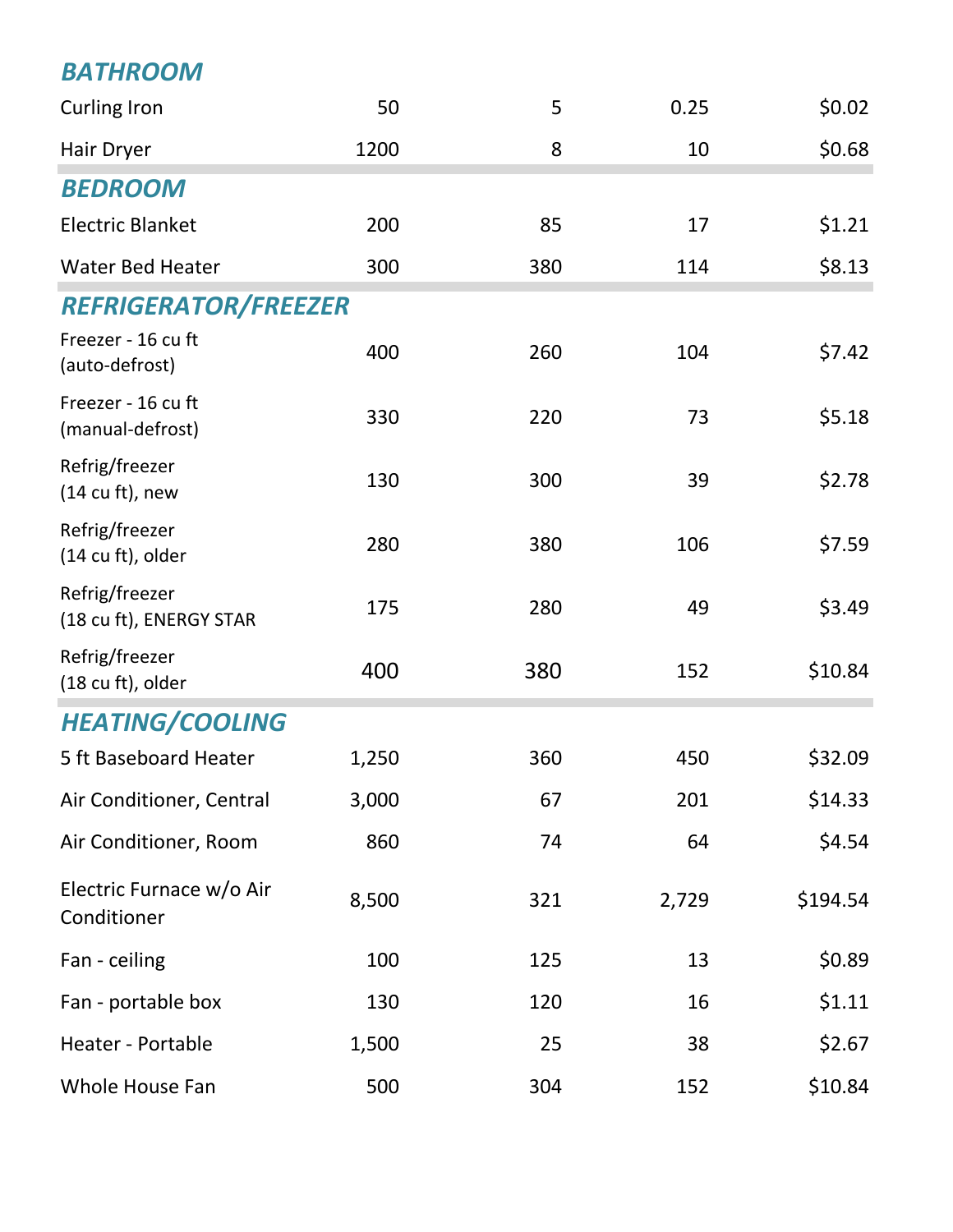| <b>LIGHTING</b>                             |     |     |                |        |
|---------------------------------------------|-----|-----|----------------|--------|
| $CFL$ (light output = 150w<br>incandescent) | 39  | 150 | 6              | \$0.42 |
| $CFL$ (light output = 100w<br>incandescent) | 30  | 150 | 5              | \$0.32 |
| CFL (light output = 90w<br>incandescent)    | 23  | 150 | 3              | \$0.25 |
| $CFL$ (light output = 75w<br>incandescent)  | 20  | 150 | 3              | \$0.21 |
| $CFL$ (light output = 60w<br>incandescent)  | 15  | 150 | $\overline{2}$ | \$0.16 |
| Light bulb, incandescent<br>$-150w$         | 150 | 150 | 23             | \$1.60 |
| Light bulb, incandescent<br>$-100w$         | 100 | 150 | 15             | \$1.07 |
| Light bulb, incandescent<br>$-75w$          | 75  | 150 | 11             | \$0.80 |
| Light bulb, incandescent<br>$-60w$          | 60  | 150 | 9              | \$0.64 |
| Light bulb, incandescent<br>$-50w$          | 50  | 150 | 8              | \$0.53 |
| Light bulb, incandescent<br>$-40w$          | 40  | 150 | 6              | \$0.43 |